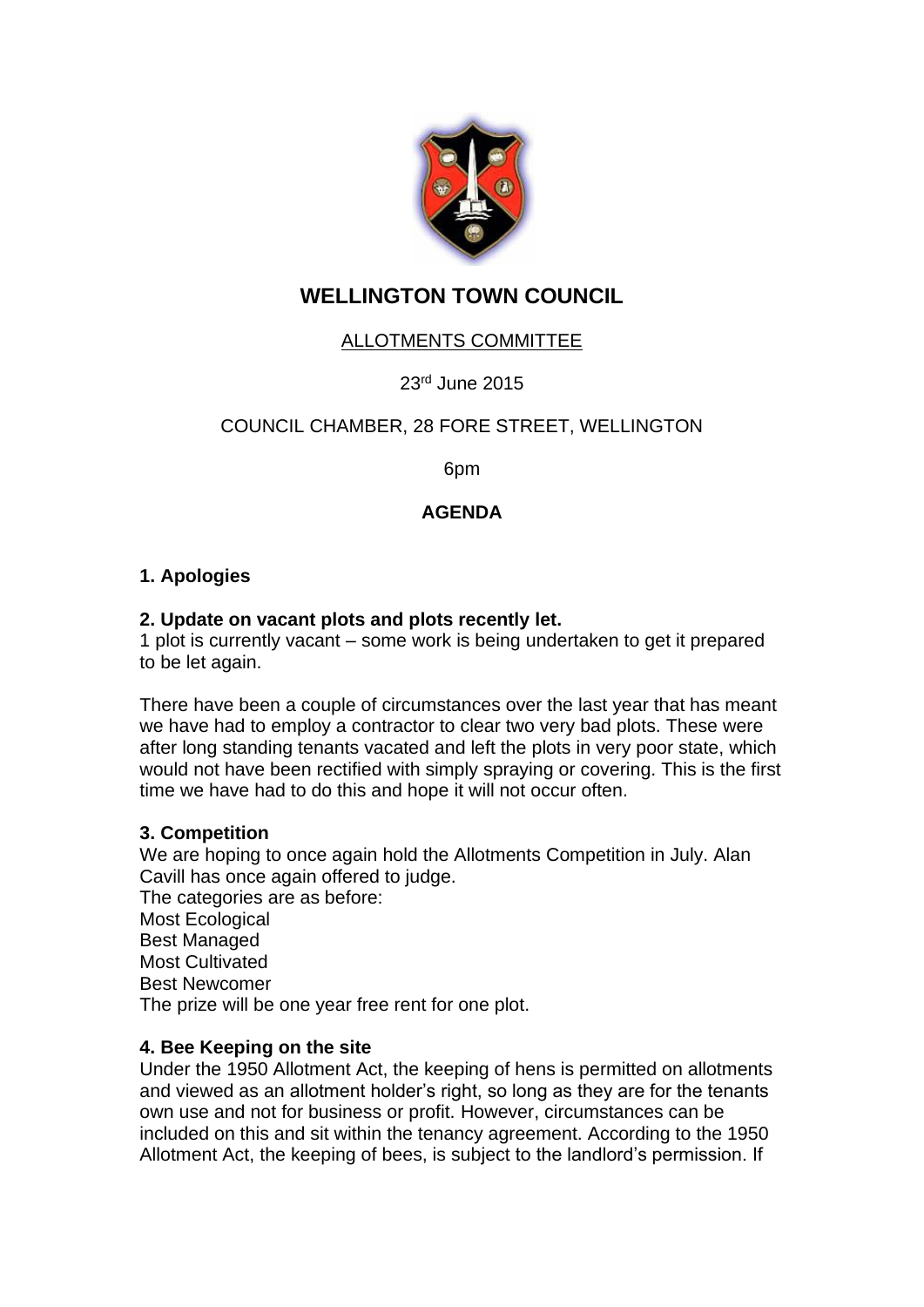any animal on an allotment is deemed a nuisance, health hazard or their wellbeing is affected then they can be removed

One of our tenants has asked if they can keep bees on their plot. This has therefore been referred to the Committee for their decision.

The advice from the National Allotment Society is as follows:

- Bees make a wonderful addition to any allotment site as they play a critical role in the pollination of so many plants, especially fruit crops. Higher yields and better quality produce will result from having hives near your site.
- Insect pollinators of crops and wild plants are threatened by land-use intensification (including habitat destruction and pesticide use), the spread of pests and diseases and climate change. It is feared that two thirds of pollinators are in marked decline and that 25% are threatened with extinction. Six species of bumblebees have declined by 80% in the last 50 years and 2 species have become extinct since the beginning of this century.
- Bee-keeping on an allotment must carried out by someone with experience and knowledge
- Beekeepers should be members of their local association and new beekeepers should have an experienced mentor to assist and support them.
- NAS would recommend that Allotment Authorities who allow beekeeping on their sites should be able to supply aspiring beekeepers with a beekeeping policy;
- Hives are best sited away from other plot holders, paths and public roads. The bees should be encouraged to fly over high hedges, fences or 2m screens around the hives, especially if their flight path crosses a footpath. Contact details for the beekeeper must be displayed on site.

## **5. Racing Pigeons kept on site.**

A tenant has asked about keeping racing pigeons on the site. Under the 1950 Allotment Act the tenant must require the landlords permission before keeping any livestock not within their tenancy agreement.

## **6. To consider membership for the National Allotment Society**

The National Allotment Society is a not-for-profit organisation, which exists to support the needs of all allotment holders across the UK. Through their membership programme they raise funds to ensure the future of allotment gardening is protected.

They engage with local authorities to ensure they meet their statutory obligations and offer free legal advice to allotment holders as and when they